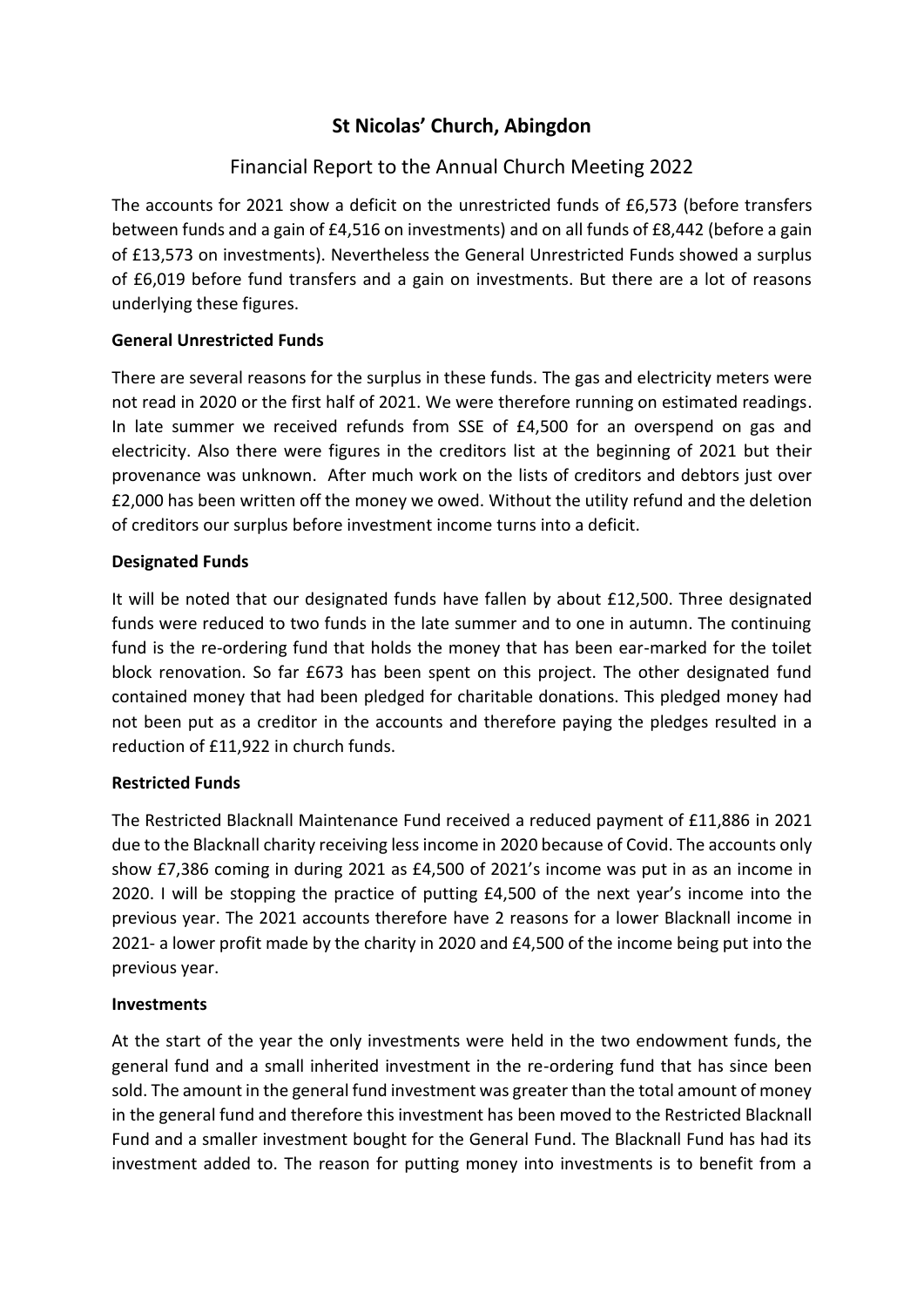better income on savings but has the risk that capital can drop. Fortunately in 2021 the capital has increased and moving the General Fund investment to the Blacknall fund resulted in the General Fund having a realised gain of £3,822.

#### **Work on the West Tower**

The cost of the work on the west tower was spread over 2020 and 2021. The majority of the expense occurred and the grants were received in 2021. We were fortunate to receive a grant of £2,000 from the town council and £25,000 from Historic England. The overall cost of the project was just over £49,000. We also received money from the Listed Places of Worship Grant Scheme which resulted in the final cost to St Nicolas Church being £14,559.50, £7,277 being in 2021. This was therefore covered by the Blacknall money received in 2021

### **Donations 2022**

I would refer you to the donations committee report but in summary just over £548 was sent to charities in 2021 from collections together with Gift Aid.

#### **Parish Share**

Our Parish Share in 2021 was £33,839 and we have subsequently received a refund of 2% i.e. £684. In 2022 our Parish share is £34,304.

#### **Utility Costs**

As everyone is all too well aware gas and electricity prices are rising rapidly. These rises are even greater for the church as there is no price cap on fuel prices for businesses and we are on a business and not a residential tariff. For example our gas costs during these winter months is estimated at about £600 per month. Electricity costs are on top of this.

#### **Income and Expenditure**

Our income in 2021 was higher than in 2020 because of increase in regular donations and in loose plate collections and was higher than pre-pandemic income. This may partly be due to some income for 2020 arriving late and some donations being received from people previously unable to donate because of their inability or reluctance to return to church until Covid cases had reduced or they were immunised.

Our expenses were reduced because of lockdowns and reduced activity. This certainly reduced heating costs as well as incumbent's expenses, administration costs and consumables (candles, communion wafers and wine, batteries etc.) and also we no longer had the cost of a verger.

### **Summary**

The overall figures look good but there are many variables that make interpretation of these accounts difficult. The bottom line is that we are covering our costs but with the massive rise in gas and electricity , the increase in use of the church and a strong desire for us to do more than just tick over we all need to see how income can be increased.

Jenny Metcalfe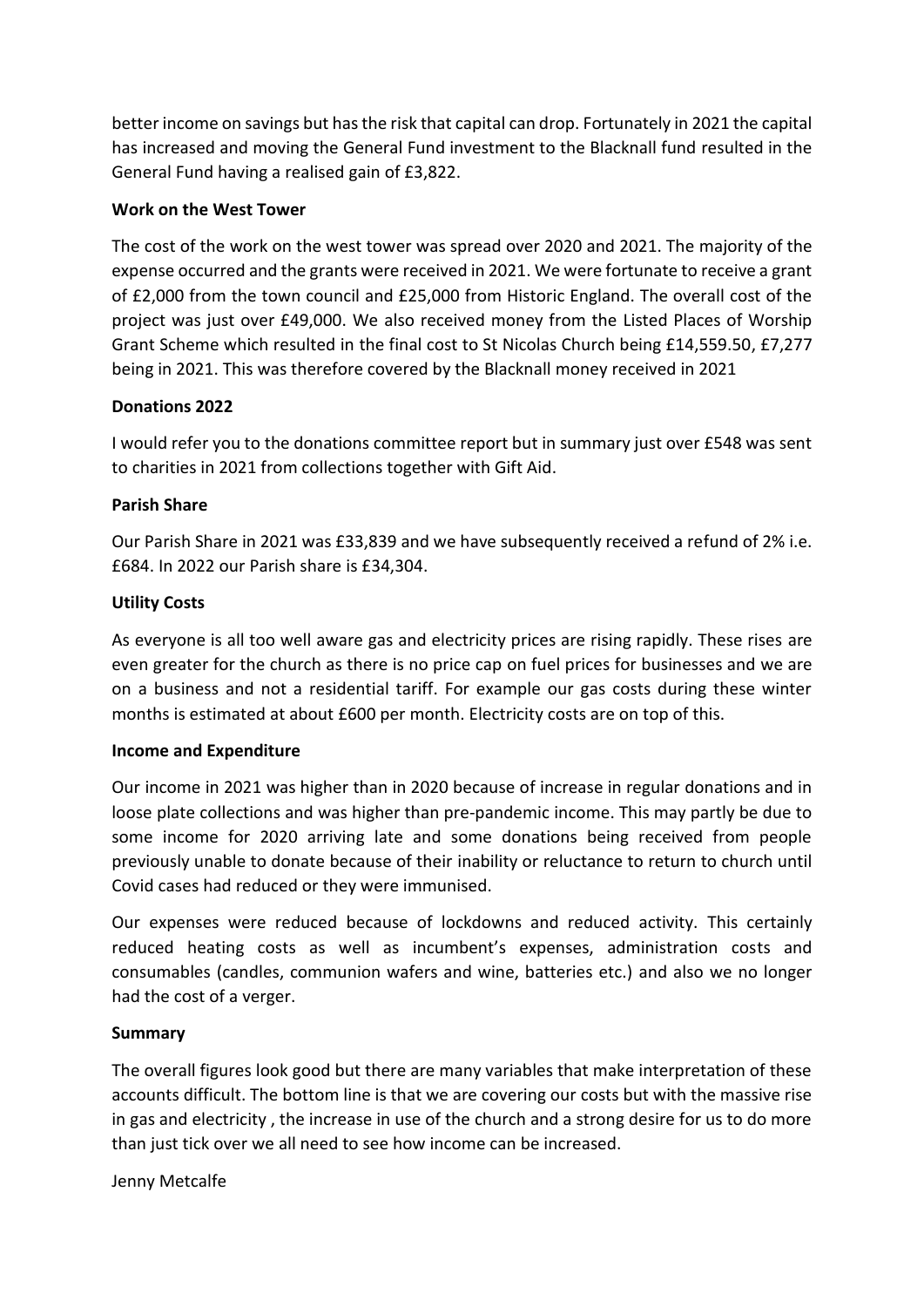### **ST NICOLAS' CHURCH, ABINGDON STATEMENT OF FINANCIAL ACTIVITIES 2021**

|                                            | General           | <b>Designated</b> | <b>Unrestricted</b> | <b>Restricted</b> | <b>Endowment</b>  | <b>Total Funds</b> | <b>Total Funds</b> |
|--------------------------------------------|-------------------|-------------------|---------------------|-------------------|-------------------|--------------------|--------------------|
|                                            | <b>Funds</b><br>£ | <b>Funds</b><br>£ | <b>Funds</b><br>£   | <b>Funds</b><br>£ | <b>Funds</b><br>£ | 2021<br>£          | 2020<br>£          |
| <b>INCOMING RESOURCES</b>                  |                   |                   |                     |                   |                   |                    |                    |
| <b>From Donors</b>                         | 46,120            |                   | 46,120              | 30                |                   | 46,150             | 40,458             |
| Other Voluntary Incoming resources         |                   |                   | $\mathbf 0$         | 80                |                   | 80                 | 565                |
| Income from Investments                    | 1,423             |                   | 1,423               | 1,267             |                   | 2,690              | 2,936              |
| Fees                                       | 736               |                   | 736                 |                   |                   | 736                | 583                |
| Other Income                               | 659               |                   | 659                 | 40,532            |                   | 41,191             | 23,459             |
| <b>TOTAL INCOMING RESOURCES</b>            | 48,938            |                   | 48,938              | 41,909            |                   | 90,847             | 68,001             |
| <b>RESOURCES USED</b>                      |                   |                   |                     |                   |                   |                    |                    |
| Diocesan Parish Share                      | 33,839            |                   | 33,839              |                   |                   | 33,839             | 34,009             |
| <b>Church Activities</b>                   | 6,955             |                   | 6,955               | 4,971             |                   | 11,926             | 27,069             |
| Expenditure on building work               |                   | 673               | 673                 | 38,807            |                   | 39,480             |                    |
| <b>Charitable Donations</b>                | 1,225             | 11,919            | 13,144              |                   |                   | 13,144             |                    |
| <b>Governance Costs</b>                    | 900               |                   | 900                 |                   |                   | 900                | 1,200              |
| <b>TOTAL RESOURCES USED</b>                | 42,919            | 12,592            | 55,511              | 43,778            |                   | 99,289             | 62,378             |
|                                            |                   |                   |                     |                   |                   |                    |                    |
| NET INCOMING RESOURCES                     | 6,019             | $-12,592$         | $-6,573$            | $-1,869$          |                   | $-8,442$           | 4,523              |
| Transfer between funds                     | 359               | 523               | 882                 | 900               |                   | 1,782              |                    |
|                                            | $-900$            | $-359$            | $-1,259$            | $-523$            |                   | $-1,782$           |                    |
| REALISED GAIN ON AN INVESTMENT             | 3,822             | 61                | 3,884               |                   |                   | 3,884              |                    |
| UNREALISED GAINS ON INVESTMENTS            | 632               |                   | 632                 | 3,010             | 6,047             | 9,689              | 5,724              |
|                                            | 3,913             | 225               | 4,139               | 3,387             | 6,047             | 13,573             | 5,724              |
| NET MOVEMENT IN FUNDS                      | 9,932             | $-12,367$         | $-2,434$            | 1,518             | 6,047             | 5,131              | 10,247             |
| <b>Balances Brought Forward 1.1.2021</b>   | 31,334            | 28,739            | 60,073              | 101,614           | 43,084            | 204,771            | 194,423            |
| <b>Balances Carried Forward 31.12.2021</b> | 41,266            | 16,373            | 57,639              | 103,132           | 49,131            | 209,901            | 204,670            |